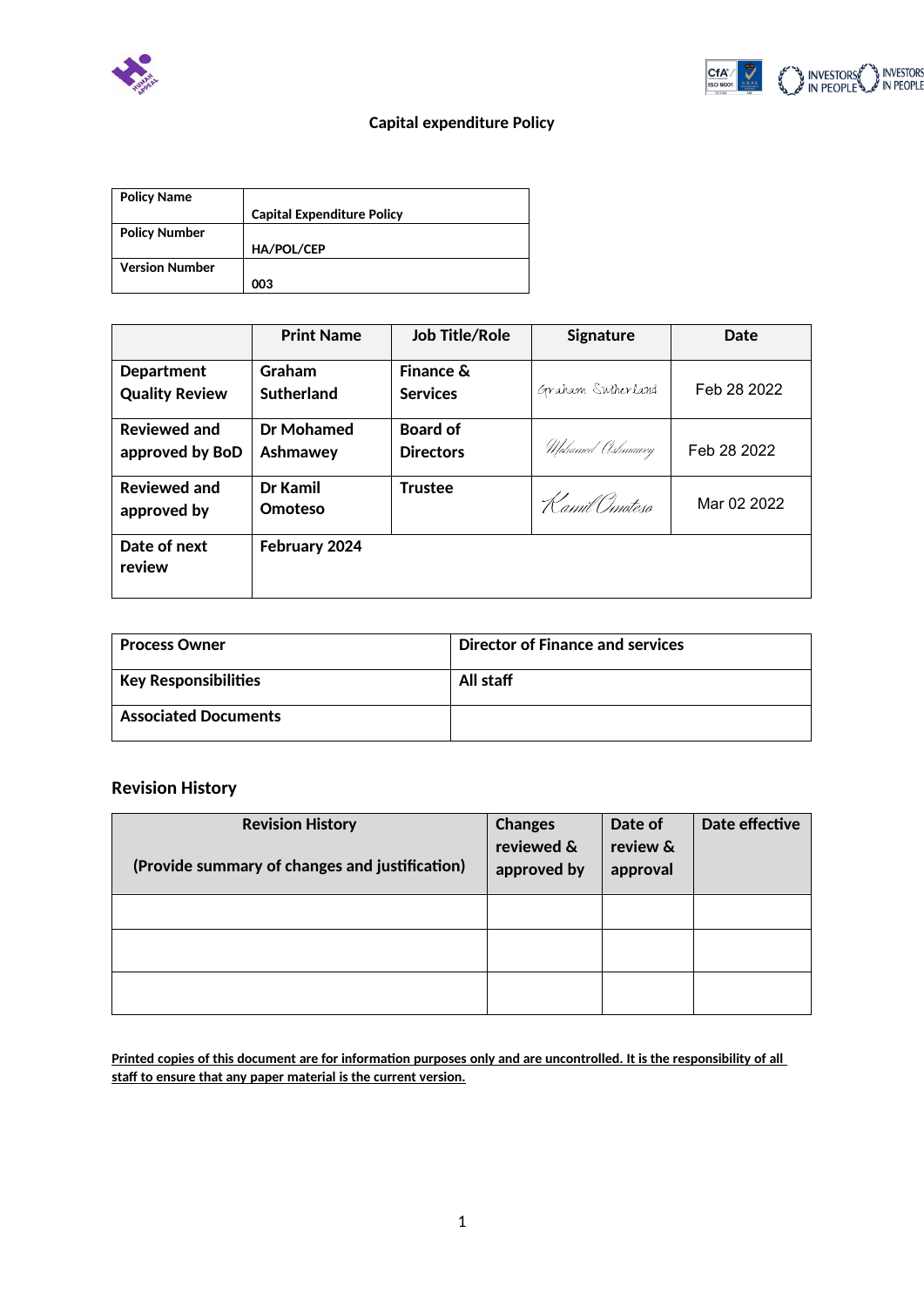



#### **Introduction**

Human Appeal is an INGO charity working across the globe to strengthen humanity's fight against poverty, social injustice and natural disaster, through the provision of immediate relief and establishment of self-sustaining development programmes. Our vision is to contribute to a just, caring and sustainable world free of poverty. Human Appeal does this by raising money to fund immediate and long term sustainable solutions, and empower local communities.

#### **Human Appeal – Capital Expenditure**

#### **Policy Statement**

In order to ensure appropriate financial and appropriate assessment and approval of acquisition and disposal of Human Appeal assets globally.

Capital acquisitions and disposals are those defined as Fixed Assets by the Human Appeal Financial Manual: Fixed Assets and will include donor funded assets and leased assets where the lease is a finance lease and the assets are acquired under financing arrangements.

Roles and Responsibilities

The HA Leadership Executive have the primary responsibility for approving capital investments and disposals, subject to the evaluation of business cases for investment and monitoring of capital spend against allocated/generated resources.

Directors and Managers who have day to day control of capital and other assets have stewardship responsibilities including the requirement to dispose of assets safely, in accordance with the current local legal legislation and for the best possible value.

#### **Procedures for Acquisitions of Capital Assets**

#### **Justification for Capital Expenditure**

Definition of "Capital" is a single or grouped asset having an economic life exceeding one year, and an acquisition value in excess of £5,000 including irrecoverable VAT or is a motor vehicle irrespective of the value.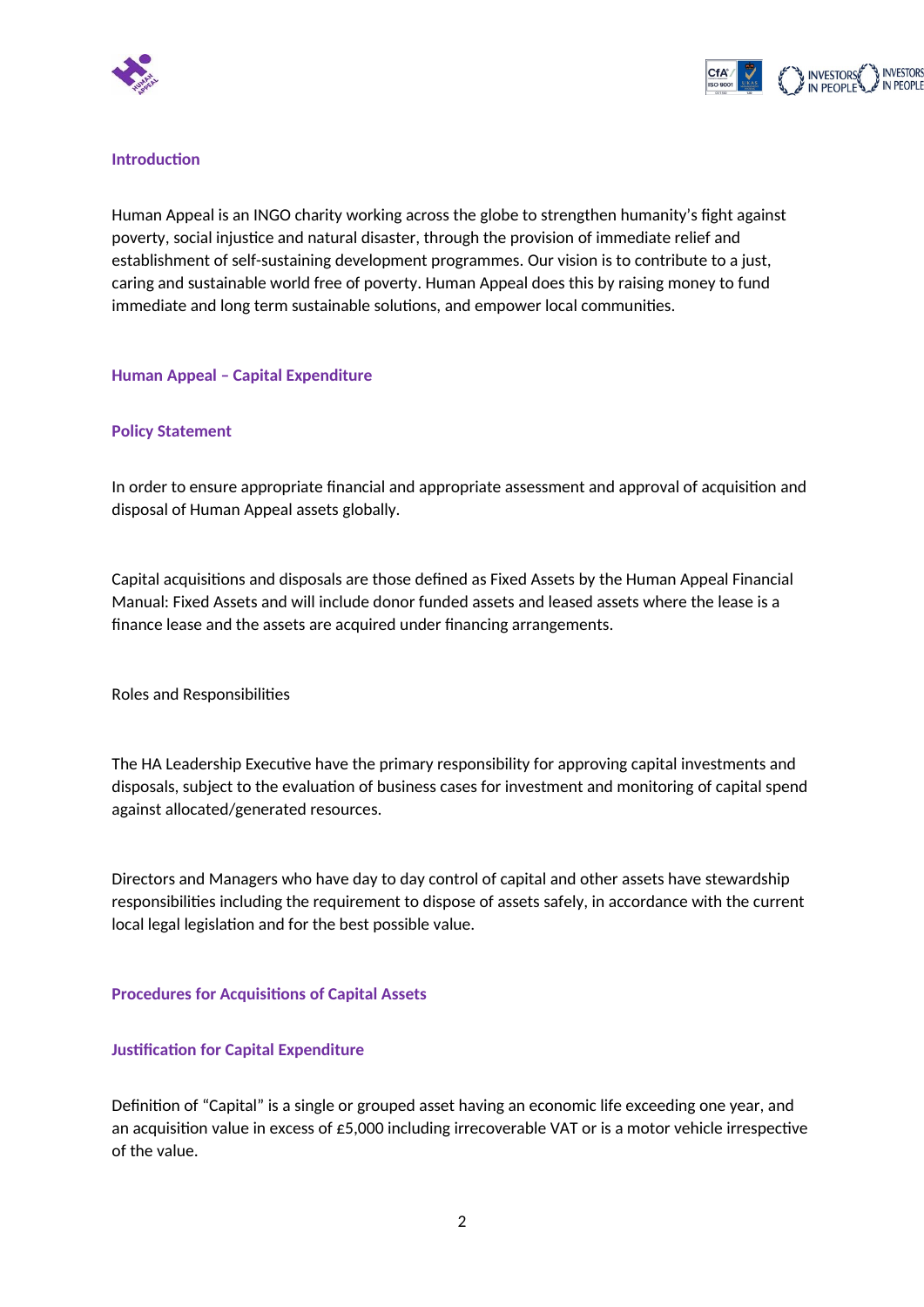



Irrecoverable VAT, legal and incidental costs are part of the capital investment costs and must be fully included.

Items of less than £5,000 value and not having a life exceeding one year, will still need to be recorded as per the Financial Manual: Fixed Assets

No capital purchases shall be made other than those approved by the Board of Trustees and in accordance with the investment plan and investment priorities identified.

#### **Approval of Capital Expenditure**

Capital Investment must be fully assessed by the Finance department, thereafter shall be subject to presentation of a properly completed Capital Funding Approval Proposal (Appendix A)

The Leadership Executive will, having considered the merits of proposals with a Full Business Case and the overall capital funding position, recommend for authorisation by the Board of Trustees.

Approval "in principle" for allocating resources can only be given by the Leadership Executive, but expenditure should only be incurred once a Capital Funding Proposal has been signed off by the CEO and the COO.

Capital expenditure proposals with a full Business Case shall have final approval from the Board of Trustees to ensure they are in line with the organisational strategy and objectives. It will be essential to ensure that the funding source has been secured. Irrespective of the funding source all capital expenditures shall be monitored.

#### **Requisitioning and Receipting**

On approval and sign off by the CEO and the COO, all capital expenditure shall be procured according to current delegated authorities stated in the Financial Guidelines and Procurement Manual. Responsibility for requisitioning approved capital expenditure lies with the relevant departmental/project manager who must ensure that capital expenditure has been approved before raising a requisition. Subsequent approval of invoices follows the Accounts Payable procedures as stated in the Financial Manual: Accounts Payables.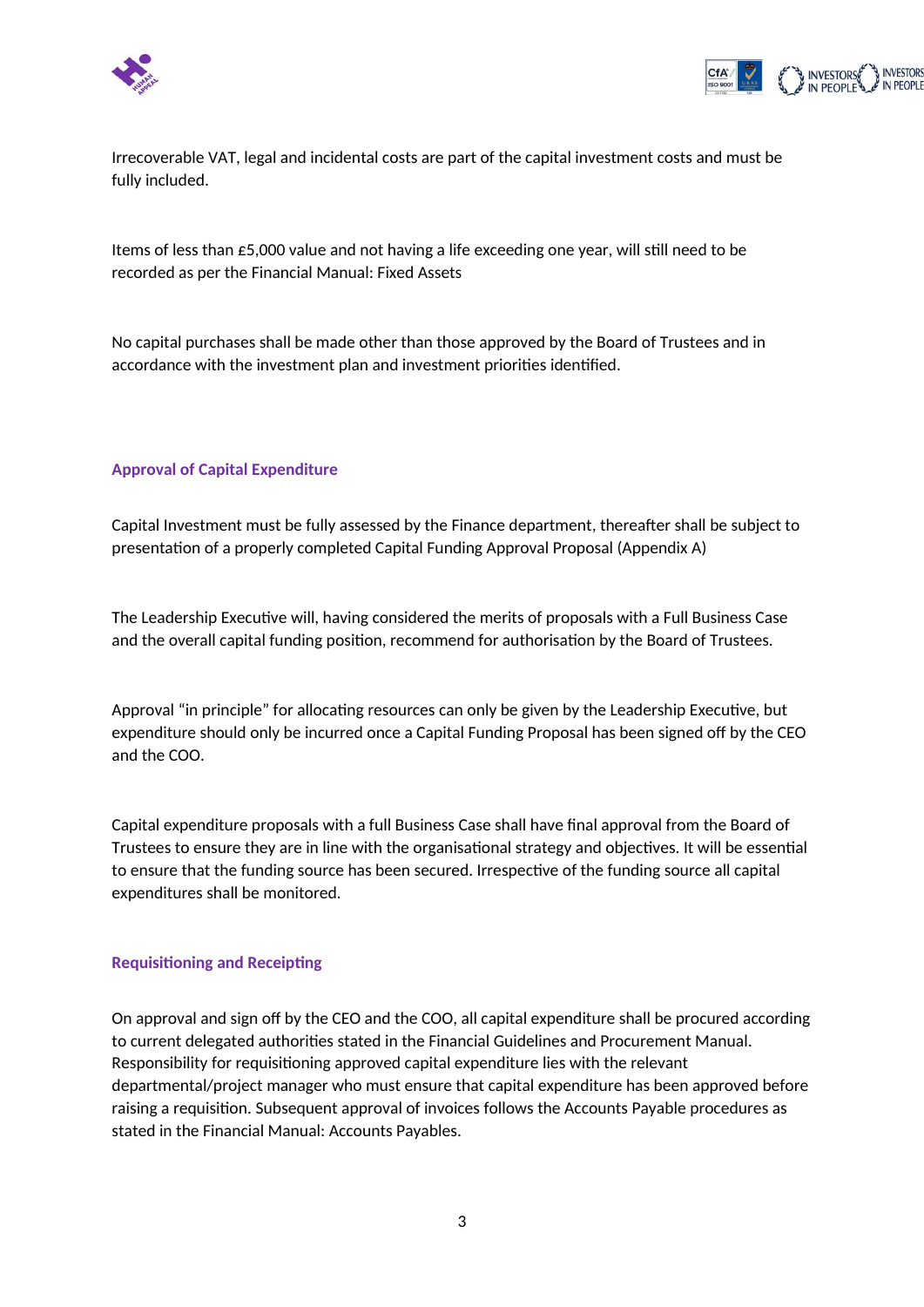



#### **Financial Management and Control**

Finance personnel shall monitor capital expenditure and report on such expenditure as part of the Monthly Reporting and maintain the fixed asset register.

Finance personnel shall review expenditure to ensure that capital items are not purchased outside of the approval process, and draw any matters of concern to the attention of the Head of Finance. Where approvals have not been sought, Finance personnel shall not process any payment.

Managers considering capital expenditure shall notify the Finance department to assess the cash flow affect of all capital disposals, acquisitions, and stage/final contract payments. The information shall be provided by the Finance department to the Leadership Executive to assist in assessing the Business Case and Capital Funding Approval Proposal in light of cash flow forecasting and management.

#### **Recording and Accounting**

The Finance department shall record and maintain all capital assets in accordance with the Financial Manual: Fixed Assets

#### Impairments and Disposals

The Leadership Executive must be informed at any time if a capital asset is:

- Recommended for sale
- Becomes obsolete
- Identified as surplus to requirements
- Damaged

Approving Capital Asset Disposals

The Leadership Executive shall approve in principle the disposal of any capital asset.

Before actual disposal occurs, evidence of value shall be obtained by reference to an independent source. Care shall be taken when the source of valuation is an organisation or individual with a potential financial interest in the disposal. In such cases the manager shall verify the value by reference to more than one independent source.

It is an obligation on Human Appeal to obtain the best possible value on the disposal of any asset.

No capital asset shall be sold, scrapped, exchanged or otherwise disposed of without the written approval of the Leadership Executive, unless disposal has already been approved with a full business case for replacement expenditure (for example, sale of land to funds new premises). IT shall approve (and maintain records of) all disposals of computer and network hardware.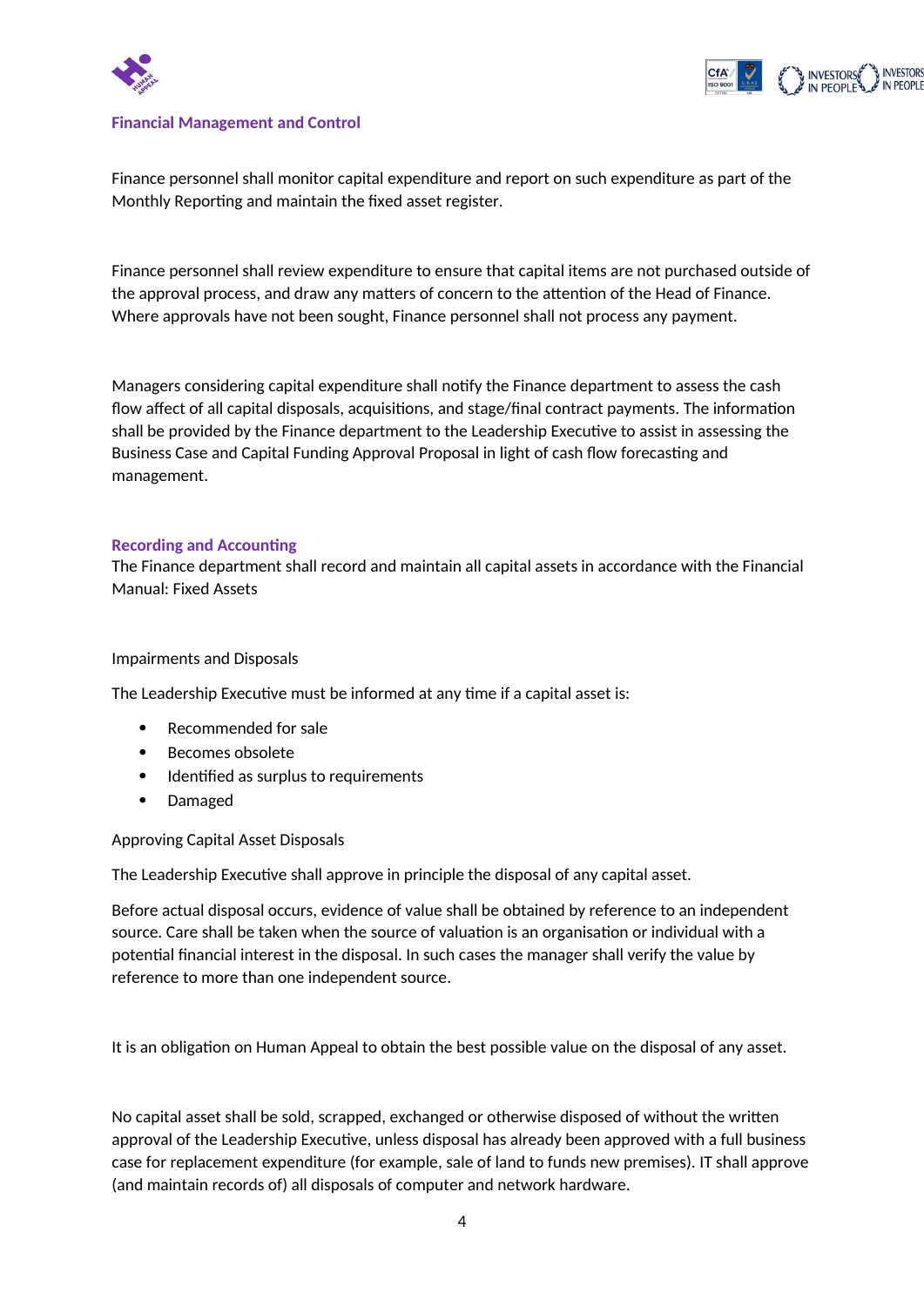



#### Method of Disposal

An application to dispose of an asset shall include the proposed method of disposal. The manager responsible for administering the disposal should justify the proposed method explaining how it achieves best value (which shall include minimising the costs of scrapping and disposal). Once approved, disposal of an asset may be undertaken by:

- Scrapping (subject to local environmental and health and safety controls)
- Direct agreement with third party (where there is independent evidence of open market value)
- Quotation or Tender
- Auction

Assets disposals shall be accounted through the Finance department in accordance with the Financial Manual: Fixed Assets

#### Appendix A Proposal Form

| Proposal Reference (Finance Use Only) |  |  |
|---------------------------------------|--|--|
| <b>Project Title</b>                  |  |  |
| Name of Division/Unit/                |  |  |
| Office                                |  |  |
| Manager                               |  |  |
| Division / Department                 |  |  |
|                                       |  |  |
| Location                              |  |  |
|                                       |  |  |
| Capital asset required                |  |  |
|                                       |  |  |
|                                       |  |  |
| Supplier                              |  |  |
|                                       |  |  |
|                                       |  |  |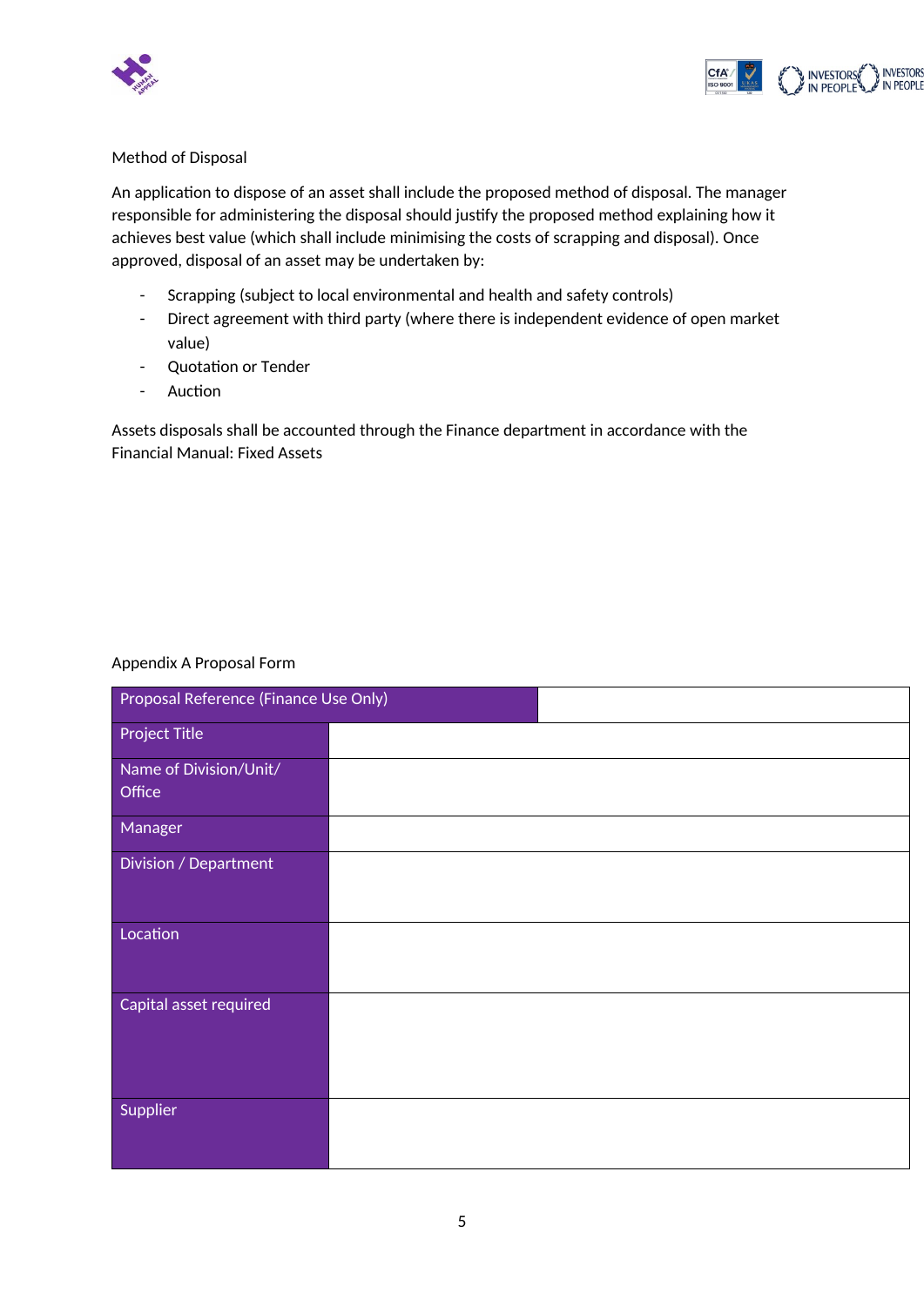



| <b>Capital Cost (including VAT)</b>                          |                            |                        |
|--------------------------------------------------------------|----------------------------|------------------------|
|                                                              |                            |                        |
| <b>Source of Funding</b>                                     |                            |                        |
|                                                              |                            |                        |
| <b>Brief Description</b>                                     |                            |                        |
| Complete a brief description<br>of the capital project, note |                            |                        |
| whether proposal is for land,                                |                            |                        |
| buildings, equipment or IT                                   |                            |                        |
| equipment.                                                   |                            |                        |
|                                                              |                            |                        |
|                                                              |                            |                        |
|                                                              |                            |                        |
| Indicate all applicable                                      | □ Achievement of operation |                        |
| benefits (tick box)                                          | plan/objectives            |                        |
|                                                              | □ Economic Benefit         |                        |
|                                                              | □ Address Risk             |                        |
| Operational need                                             |                            |                        |
| (justification for purchase)                                 |                            |                        |
| Identify the relevant<br>objective                           |                            |                        |
| Explain how the objective<br>would be met                    |                            |                        |
| Please attach a business                                     |                            |                        |
| case if appropriate                                          |                            |                        |
|                                                              |                            |                        |
|                                                              |                            |                        |
|                                                              |                            |                        |
|                                                              |                            |                        |
|                                                              |                            |                        |
| Is this in the Capital<br><b>Expenditure Budget?</b>         | Yes                        | Month                  |
|                                                              |                            | Planned Cost (inc VAT) |
|                                                              | $\Box$ No                  |                        |
|                                                              |                            |                        |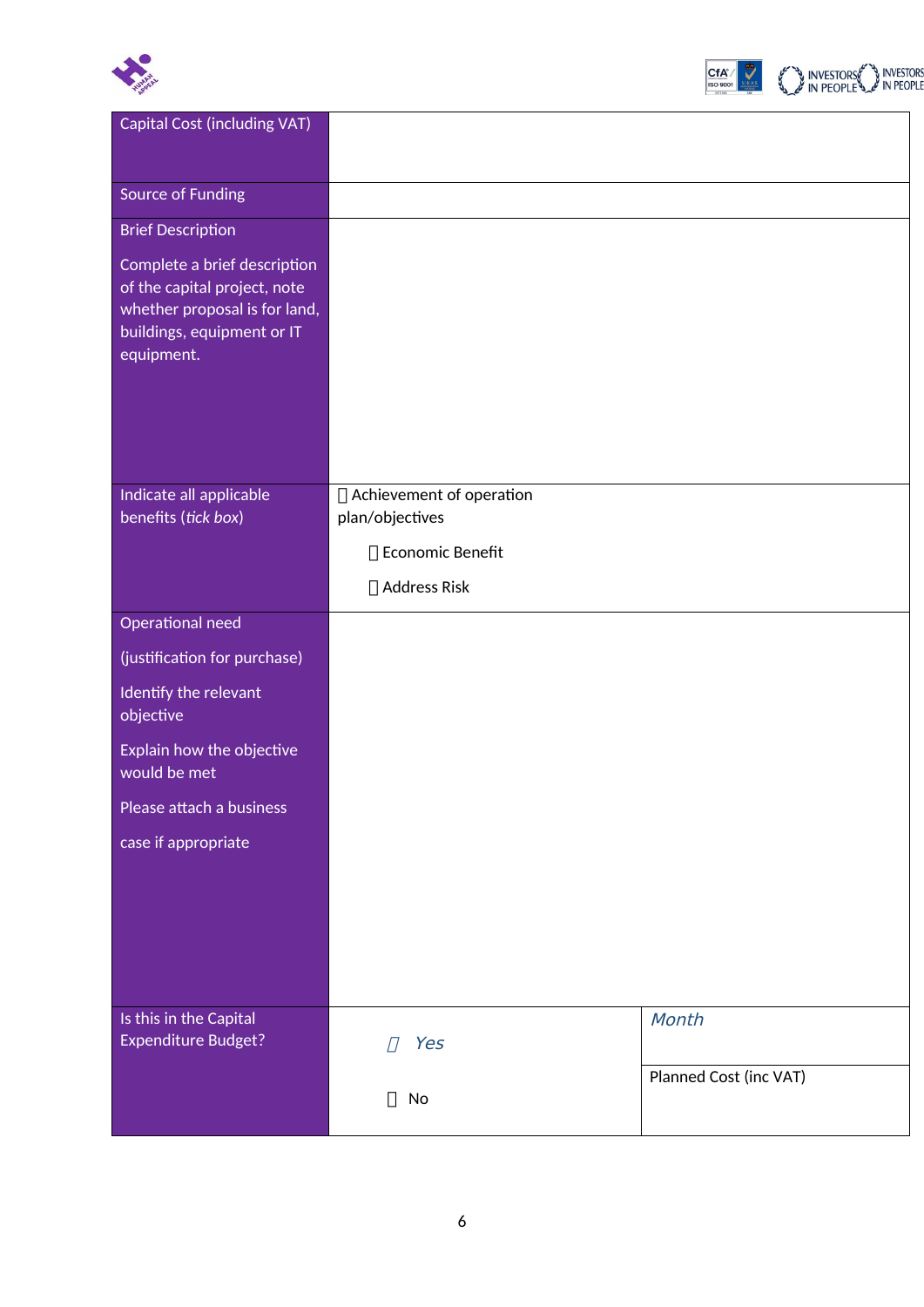



| <b>Providing Economic Benefit</b><br>explain how the economic                                                                    | <b>Income Generation</b>               | Explanation |
|----------------------------------------------------------------------------------------------------------------------------------|----------------------------------------|-------------|
| benefit will be generated<br>following capital<br>expenditure. Note it is<br>appropriate to include non-<br>financials benefits. | <b>Efficiency/Productivity Savings</b> |             |
| Evaluate the economic<br>benefit - for any proposals<br>that generate a financial<br>benefit explain.                            |                                        |             |
| Qualitative benefits - all<br>qualitative benefits shall be<br>included.                                                         |                                        |             |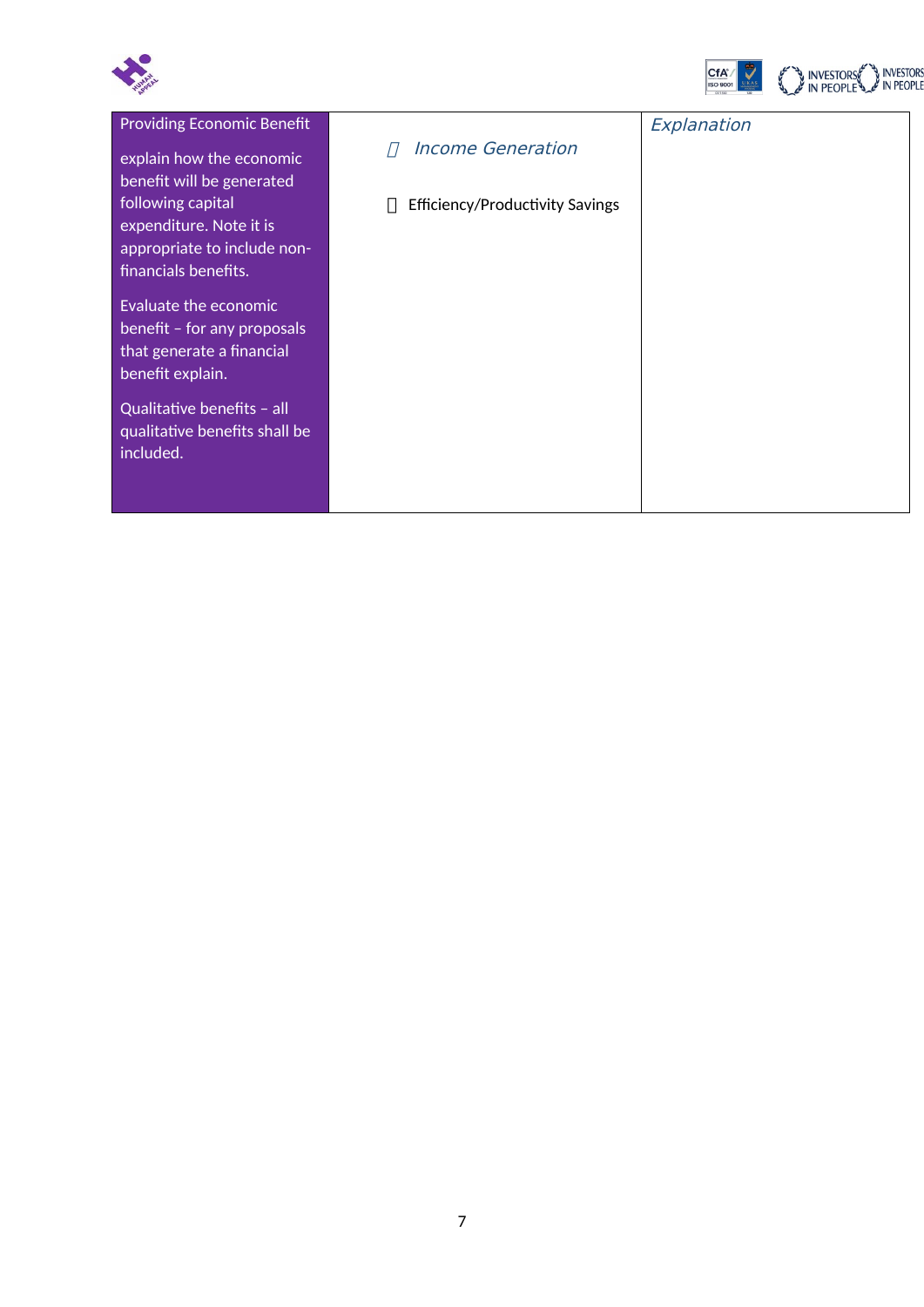



## **Addressing Risk Current** Risk identified in Risk Register?  $\Box$  Yes  $\Box$  No

| Identify the Risk as per the Risk<br>Register                                |             | <b>Current risk rating</b> |  | Explain how the risk would be<br>mitigated by the Capital<br>Expenditure |  |
|------------------------------------------------------------------------------|-------------|----------------------------|--|--------------------------------------------------------------------------|--|
|                                                                              |             |                            |  |                                                                          |  |
| The above information to be confirmed and reviewed by the Finance department |             |                            |  |                                                                          |  |
| <b>Finance Manager</b>                                                       | Print Name: | Signature:                 |  | Date:                                                                    |  |

| Authorised by        | Print Name: | Signature: | Date: |
|----------------------|-------------|------------|-------|
| (Head of department) |             |            |       |
| <b>COO</b>           | Print Name: | Signature: | Date: |
| <b>CEO</b>           | Print Name: | Signature: | Date: |

## Appendix B – Evaluate Economic Benefit Form

| <b>Amount of Capital Required</b> |  |
|-----------------------------------|--|
| Cost of Capital                   |  |
| Depreciation write off<br>period  |  |

| <b>Capital Expenditure</b> | Year 0 | Year 1 | Year 2 | Total |
|----------------------------|--------|--------|--------|-------|
|                            | £000s  | £000s  | £000s  | £000s |
| Expenditure Item 1         |        |        |        |       |
| Expenditure Item 2         |        |        |        |       |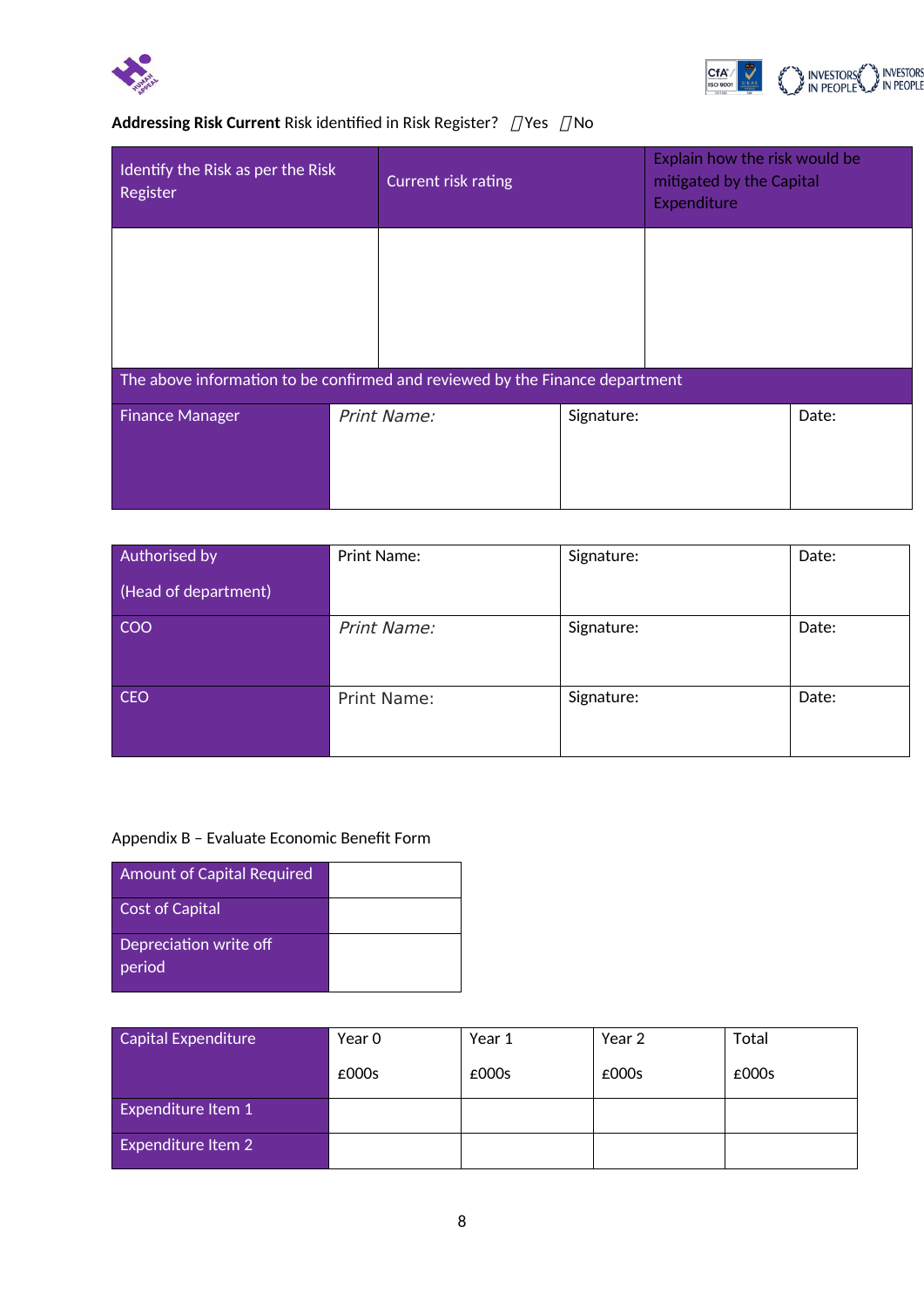



| .<br>$-$ |  |  |
|----------|--|--|
|          |  |  |

| Revenue Income       | Year 0 | Year 1 | Year 2 | Total |
|----------------------|--------|--------|--------|-------|
|                      | £000s  | £000s  | £000s  | £000s |
| Income Item 1        |        |        |        |       |
| $line$ Income Item 2 |        |        |        |       |
| Total                |        |        |        |       |

| Net Total            |  |  |
|----------------------|--|--|
| (Income)/Expenditure |  |  |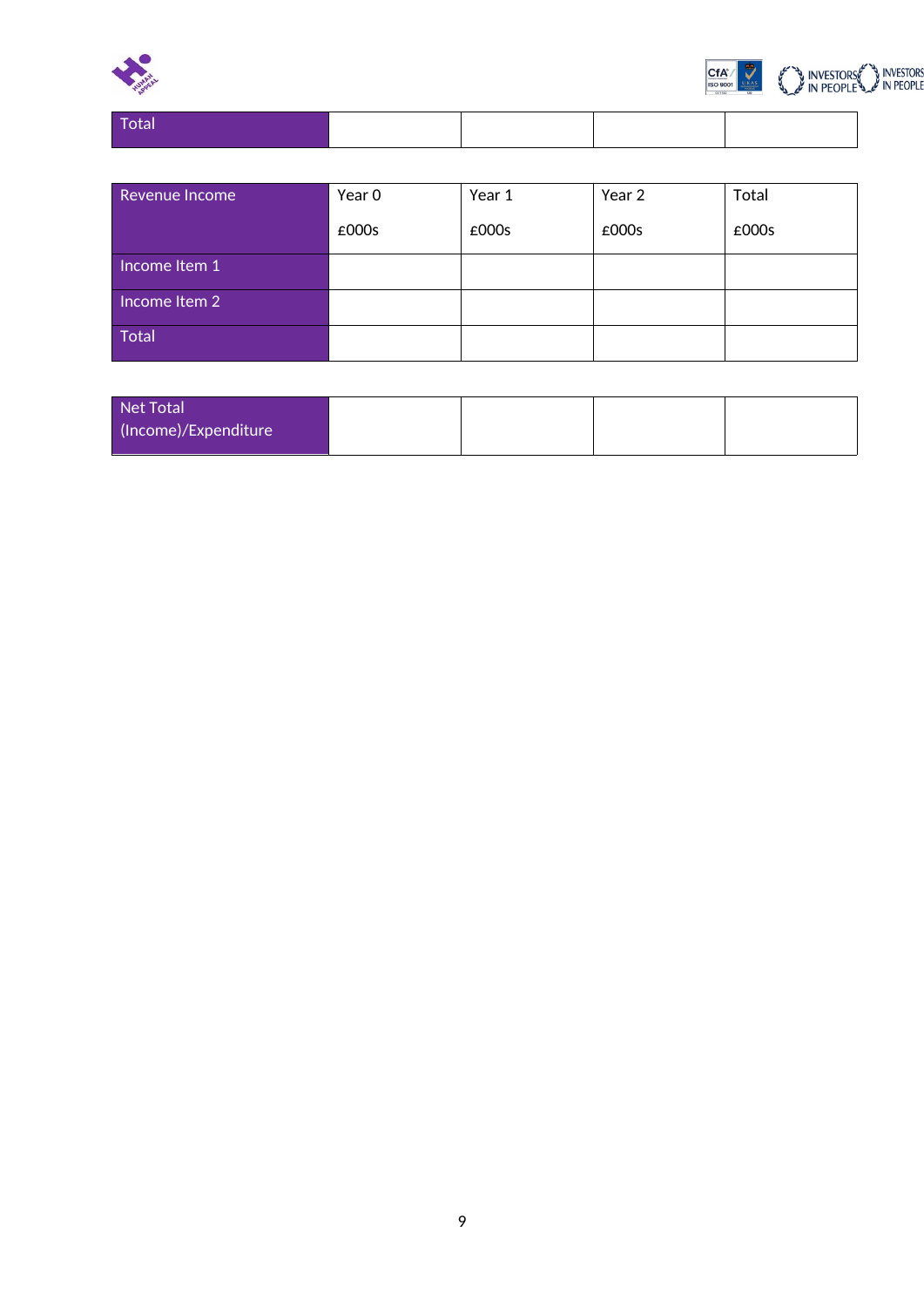

# Audit Trail

#### **Document Details**

| Title              | Capital expenditure policy Final version.docx |  |  |
|--------------------|-----------------------------------------------|--|--|
| <b>File Name</b>   | Capital expenditure policy Final version.docx |  |  |
| <b>Document ID</b> | e6d95d152bdd49669f9c3594ff914030              |  |  |
| <b>Fingerprint</b> | f61bc9bf639321405f5271a8c84ad408              |  |  |
| <b>Status</b>      | Completed                                     |  |  |

## **Document History**

| <b>Document Created</b> | Document Created by Maida Ali (maida.ali@humanappeal.org.uk)<br>Fingerprint: f61bc9bf639321405f5271a8c84ad408 | Feb 28 2022<br>02:10PM UTC |
|-------------------------|---------------------------------------------------------------------------------------------------------------|----------------------------|
| <b>Document Sent</b>    | Document Sent to Graham Sutherland<br>(graham.sutherland@humanappeal.org.uk)                                  | Feb 28 2022<br>02:10PM UTC |
| <b>Document Sent</b>    | Document Sent to Mohamed Ashmawey<br>(mohamed.ashmawey@humanappeal.org.uk)                                    | Feb 28 2022<br>02:10PM UTC |
| <b>Document Sent</b>    | Document Sent to Dr Kamil Ometoso (kamil.omoteso@humanappeal.org.uk)                                          | Feb 28 2022<br>02:10PM UTC |
| <b>Document Viewed</b>  | Document Viewed by Graham Sutherland<br>(graham.sutherland@humanappeal.org.uk)<br>IP: 104.47.6.254            | Feb 28 2022<br>02:26PM UTC |
| <b>Document Viewed</b>  | Document Viewed by Graham Sutherland<br>(graham.sutherland@humanappeal.org.uk)<br>IP: 90.200.184.107          | Feb 28 2022<br>02:26PM UTC |
| <b>Document Viewed</b>  | Document Viewed by Graham Sutherland<br>(graham.sutherland@humanappeal.org.uk)<br>IP: 40.94.96.83             | Feb 28 2022<br>02:26PM UTC |
| <b>Document Signed</b>  | Document Signed by Graham Sutherland<br>(graham.sutherland@humanappeal.org.uk)<br>IP: 90.200.184.107          | Feb 28 2022<br>02:26PM UTC |
| <b>Document Viewed</b>  | Document Viewed by Mohamed Ashmawey<br>(mohamed.ashmawey@humanappeal.org.uk)<br>IP: 104.47.6.254              | Feb 28 2022<br>03:29PM UTC |